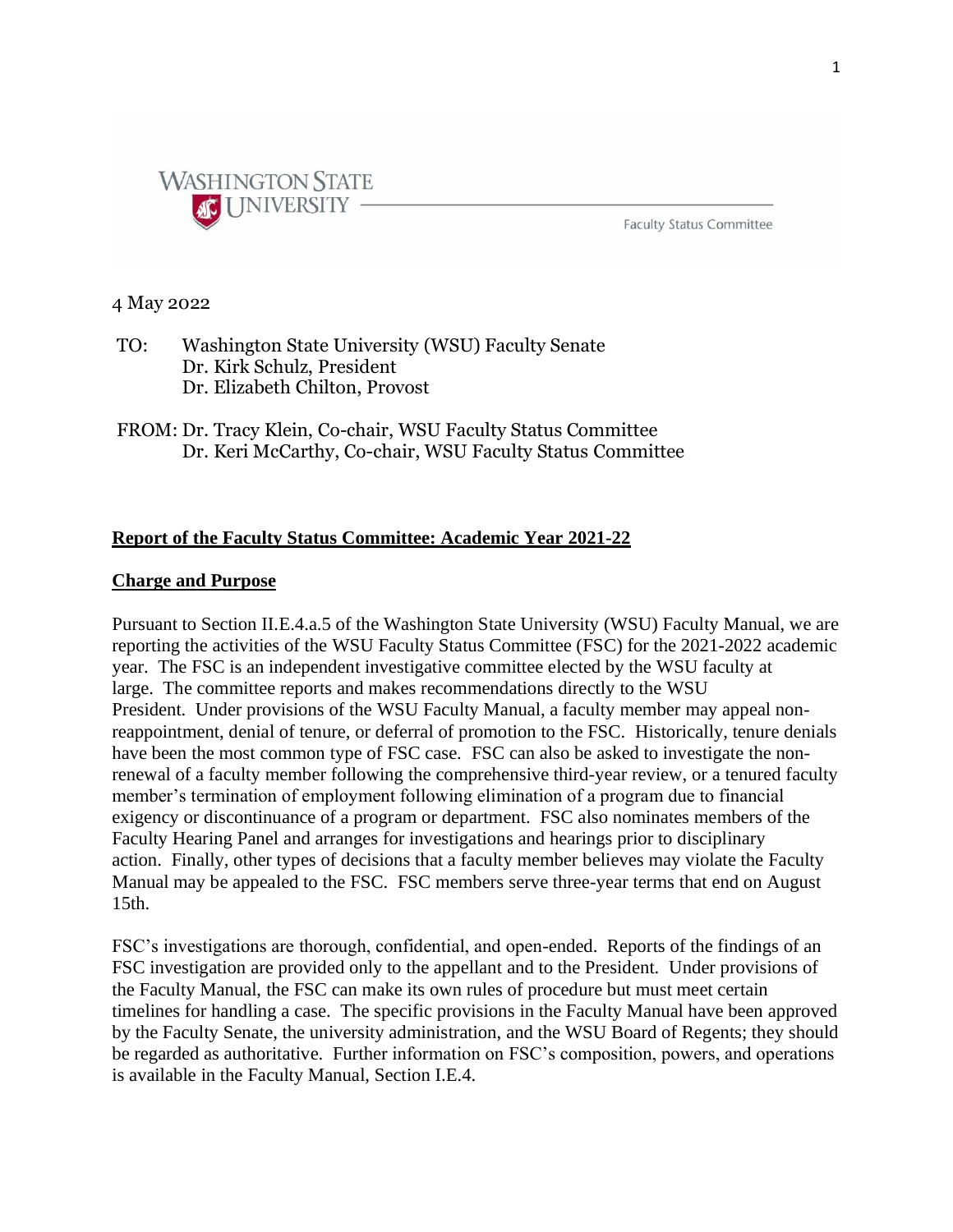## **Membership:**

Current FSC members, the year they rotate off the committee, and their affiliation:

### **Tracy Klein (2023)**

Co-Chair College of Nursing [taklein@wsu.edu](mailto:taklein@wsu.edu) 360-546-9142

# **Keri McCarthy (2022)**

Co-Chair School of Music [kmccarthy@wsu.edu](mailto:kmccarthy@wsu.edu) 509-335-7966

**Sabine Davis (2022)** School of Languages, Cultures and Race [davissj@wsu.edu](mailto:davissj@wsu.edu) 335-2751

## **R. Dave Evans (2022)**

School of Biological Sciences rdevans@wsu.edu 509-335-7466

#### **Mary Paine (2022)**

Pharmaceutical Sciences [mary.paine@wsu.edu](mailto:mary.paine@wsu.edu) 509-335-7759

**Robin Bond (2023)** Honors College [rsbond@wsu.edu](mailto:rsbond@wsu.edu)

**Yonas Demissie (2023)** Department of Civil and Environmental Engineering [y.demissie@wsu.edu](mailto:y.demissie@wsu.edu) 509-372-7344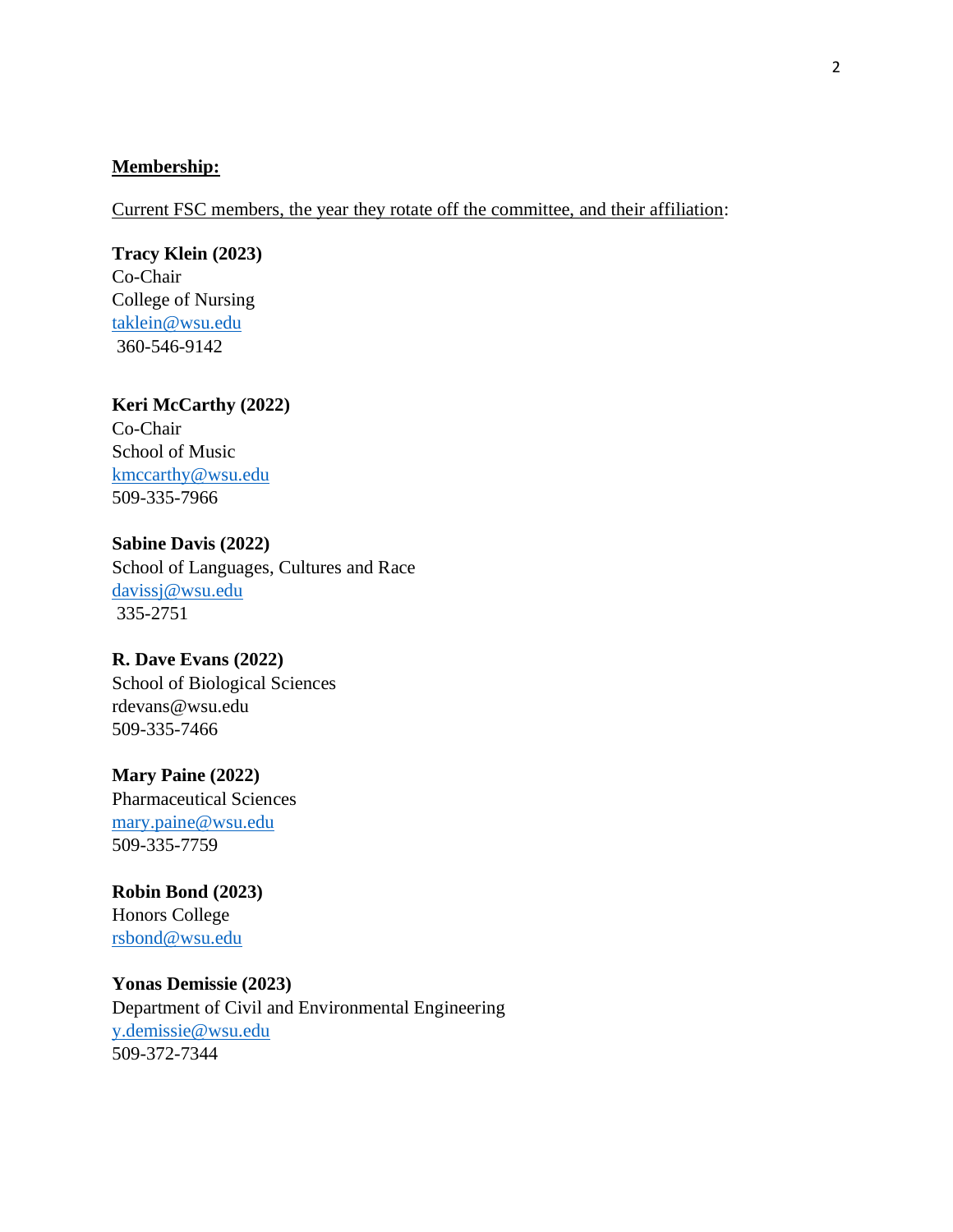**Gabriella Reznowski (2023)** WSU Libraries [reznowski@wsu.edu](mailto:reznowski@wsu.edu) 335-5596

**Rebecca Cooney (2024)** College of Communication [Rebecca.cooney@wsu.edu](mailto:Rebecca.cooney@wsu.edu) 509-335-3911

**Markus Flury (2024)** Crop and Soil Science [flury@wsu.edu](mailto:flury@wsu.edu) 253-445-4522

**Alla Kostyukova (2024)** Chemical Engineering and Biological Engineering [Alla.kostyukova@wsu.edu](mailto:Alla.kostyukova@wsu.edu) 509-335-1888

**Xiuyu Wang (2024) History** [xiuyuwang@wsu.edu](mailto:xiuyuwang@wsu.edu) 360-546-9174

A ballot to replace members who are finishing their terms was released by the Provost's office on April 19, 2022. Elected new members and those who were not elected were notified on May 4, 2022, and all elected have accepted appointments. New members are: Career-track committee member Sergey Lapin and Tenure-track committee members AG Rud; Aaron Oforlea and Weimin Li.

# **Appeals:**

The FSC did not receive any appeals during this academic year. However, a subcommittee of FSC members and tenured non-FSC members was appointed to a Faculty Hearing Committee chaired by Dr. Douglas Call with AAG Nathan Deen to review a faculty disciplinary case which was scheduled for April-May 2022. This case has subsequently been postponed for a future date yet to be determined.